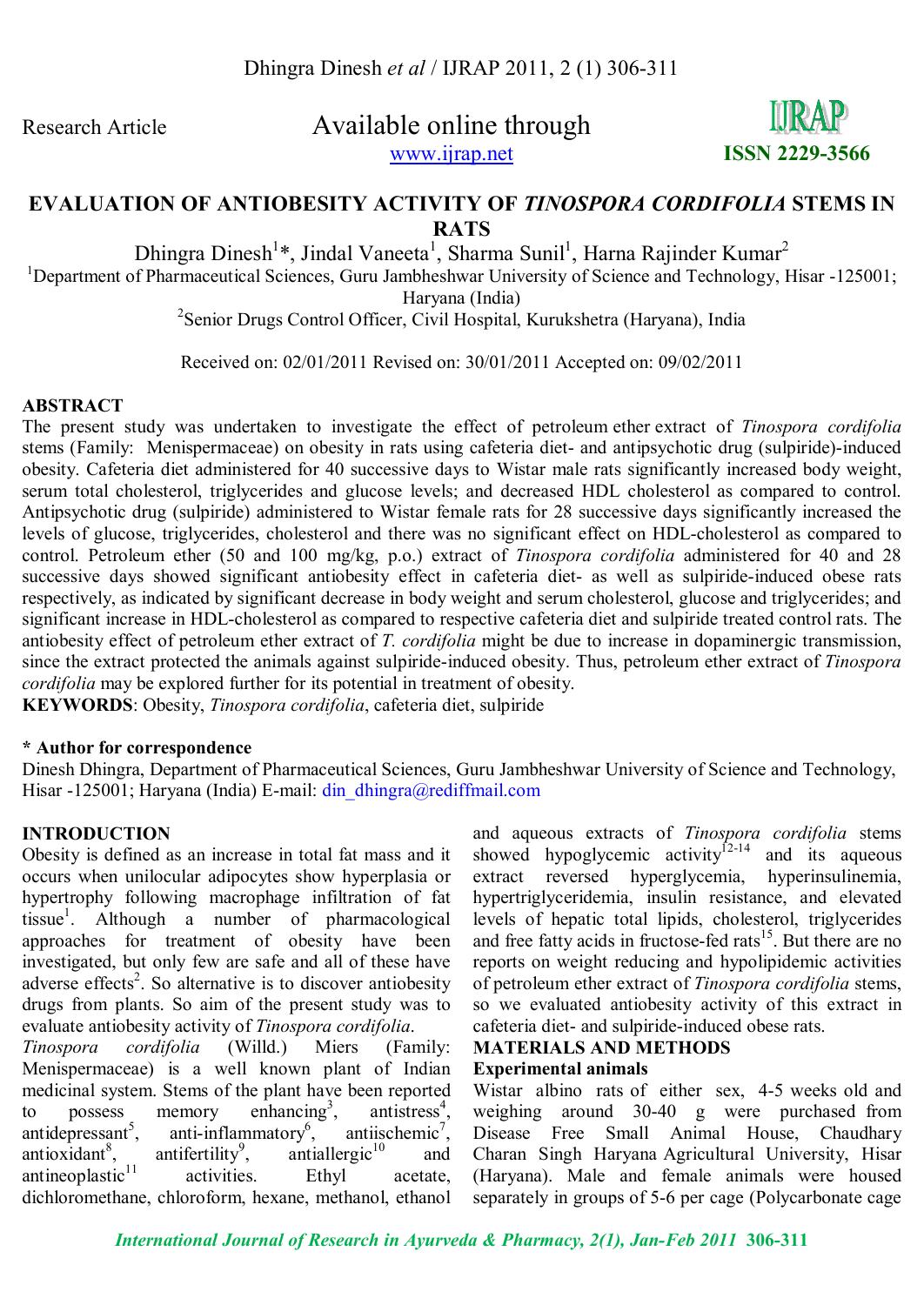size:  $45 \times 30 \times 17$  cm) under laboratory conditions with alternating light and dark cycle of 12 h each. The animals had free access to food and water. The animals were kept fasted 2 h before and 2 h after drug administration. The animals were acclimatized for at least five days before the commencement of experiments. The experimental protocol was approved by Institutional Animals Ethics Committee (IAEC) and animal care was taken as per the guidelines of Committee for the Purpose of Control and Supervision of Experiments on Animals (CPCSEA), Govt. of India (Registration No. 0436).

## **Drugs and chemicals**

Sulpiride (Sigma-Aldrich, St. Louis, USA), Tween 80 (Loba Chemie, Mumbai). Ethanol(95%), Petroleum ether  $(40-60^{\circ}C)$  AR (Sd Fine-Chem Ltd., Mumbai), diethyl ether LR and glacial acetic acid (Sd Fine-Chem Ltd., Mumbai), kits for estimation of serum glucose, cholesterol, HDL, triglycerides (Crest Biosystems, Division of Coral Clinical Systems, Goa) were used in the present study.

## **Collection of plant material**

The stems of *Tinospora cordifolia* were collected from Kaithal (Haryana), dried under shade followed by oven drying and then, got identified as *Tinospora cordifolia* (Willd.) Miers ex Hook f. & Thomas from Raw Materials, Herbarium and Museum Division, National Institute of Science Communication and Information Resources, New Delhi (Reference number NISCAIR/RHMD/Consult/2010-11/1479/77.

## **Preparation of extract of** *Tinospora cordifolia*

The dried stems were grounded to coarse powder. About 500gm of powdered stems were extracted in petroleum ether (40-60°C) using Soxhlet apparatus at  $50^{\circ}$ C till siphoning solution became colorless. Now, solvent was recovered by distillation and the extract was dried by using water bath at 40°C. The dried extract was brownish-green in color and the yield was 0.92%w/w. The dried extract was stored in air tight container and kept in a refrigerator<sup>5</sup>.

## **Vehicles**

The petroleum ether extract of *T. cordifolia* was emulsified in 10% v/v Tween 80 followed by addition of distilled water to the required strength. Sulpiride was dissolved in normal saline followed by the addition of one drop of glacial acetic acid.

## **Laboratory models employed for induction of obesity Cafeteria diet -induced obesity**

The composition of Cafetria diet was same as followed earlier<sup>16</sup>, but with slight modification. In the present study, bread  $(25 \text{ g})$  + boiled potato  $(25 \text{ g})$ ; condensed milk  $(25 \text{ g})$  + biscuits  $(25 \text{ g})$ ; potato chips  $(25 \text{ g})$  + rice polish (25 g) were administered to a group of male rats for one week in rotation for a total period of 6 weeks. These diets were given in addition to normal diet.

# **Antipsychotic drug (sulpiride)-induced obesity**

Sulpiride (20mg/kg/day, i.p.) was given for 28 days to female rats. It induces weight gain, hyperphagia, hyperprolactinemia, hypogonadism, and perhaps increased insulin sensitivity in rats $17$ .

#### **Parameters used to evaluate Obesity Body weight**

Body weights of the animals were measured every week for 6 weeks (for cafeteria-induced obesity) and 4 weeks (for sulpiride-induced obesity).

## **Biochemical parameters**

On day 41 (for cafeteria diet-induced obese rats) and  $29<sup>th</sup>$  day (for sulpiride diet-induced obese rats), blood samples were withdrawn from retroorbital sinus of animals by glass capillaries. Blood was kept for 30 min for coagulation and then serum was separated by centrifugation at 3000 rpm. Changes in total cholesterol, HDL cholesterol, triglycerides and glucose were measured in serum samples using biochemical kits (Crest Biosystems, Division of Coral Clinical Systems, Goa, India).

## **Experimental protocols**

Animals were divided into 8 groups and each group comprised of a minimum of 5 rats.

**Evaluation of antiobesity activity by employing cafeteria diet-induced obesity model in male rats**.

**Group 1** ( $n = 5$ ): Vehicle treated control group:  $10\%$  v/v Tween 80 in distilled water was administered orally for 40 consecutive days.

**Group 2** ( $n = 5$ ): Cafeteria diet treated control: cafeteria diet was administered for 40 consecutive days.

**Group 3 and 4** (n = 5 each): Petroleum ether extracts of *Tinospora cordifolia* (50 and 100 mg/kg p.o. respectively) was administered followed by administration of cafeteria diet after a gap of 2 h for 40 consecutive days. The doses of the extract were selected on the basis of earlier study from our laboratory (Dhingra and Goyal, 2008).

## **Evaluation of antiobesity activity by employing antipsychotic drug (Sulpiride)-induced obesity model in female rats**

**Group 5** ( $n = 6$ ): Vehicle treated control group:  $10\%$  v/v Tween 80 in distilled water was administered orally for 28 consecutive days.

**Group 6**  $(n = 6)$ : Sulpiride treated control: Sulpiride  $(20)$ mg/kg i.p.) was administered for 28 consecutive days.

**Group 7 and 8** ( $n = 6$  each): These were same as groups 3 and 4 for cafeteria diet -induced obesity, except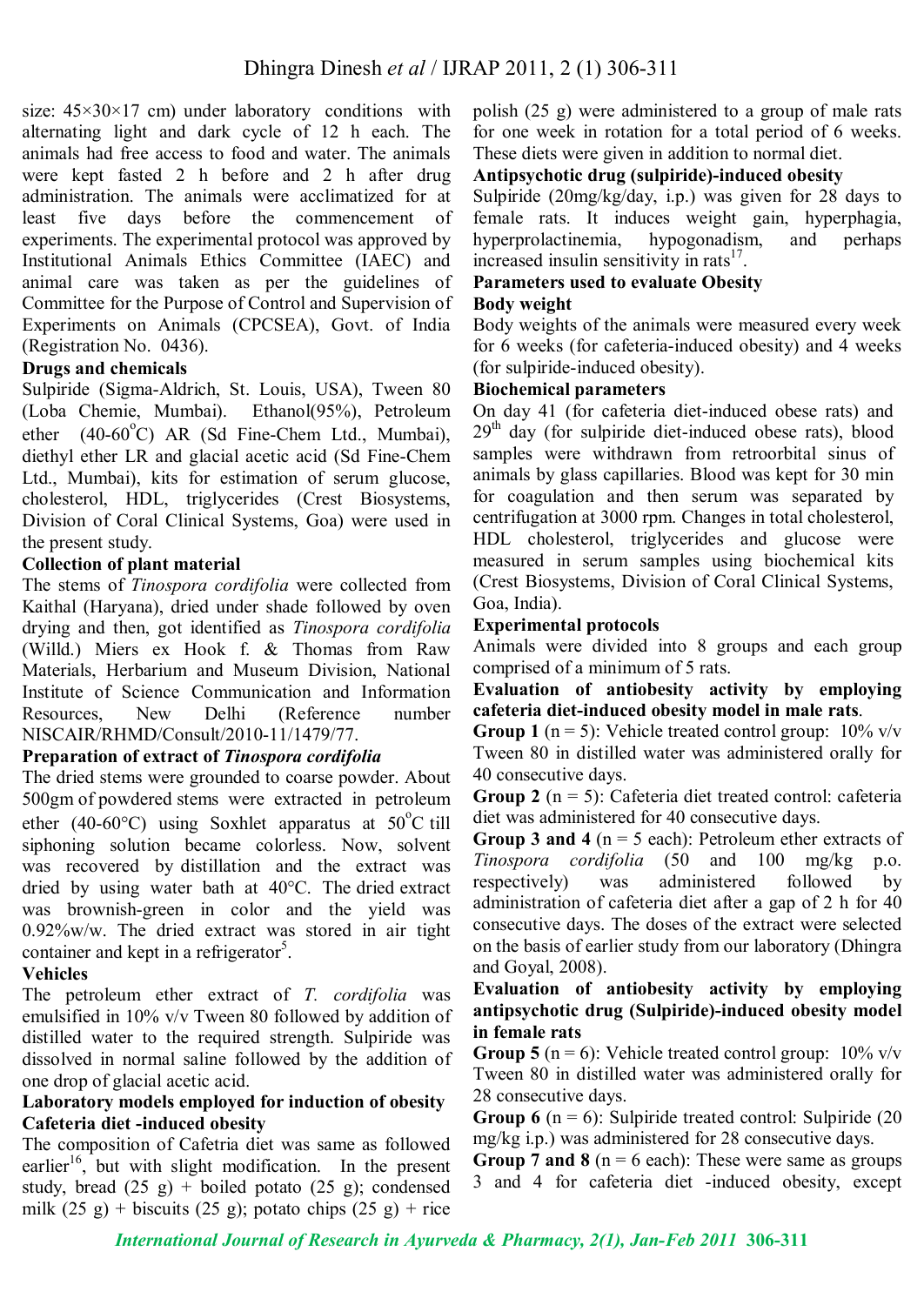sulpiride was administered 2 h after administration of the extract for 28 consecutive days

## **Statistical analysis**

All values were expressed as mean  $\pm$  SEM. The data obtained from various groups were statistically analyzed using one way ANOVA followed by Dunnett's t-test. The p value  $\leq 0.05$  was considered to be statistically significant

## **RESULTS**

## **Effect of** *Tinospora cordifolia* **on body weight in cafeteria diet-induced obese rats**

Cafeteria diet significantly increased the body weight as compared to vehicle treated control after 1 week of treatment and continued up to 6 weeks. Petroleum ether extracts (50mg and 100mg/kg p.o.) significantly decreased the body weight in cafeteria diet-induced obese rats after 5 and 6 weeks of treatment (Table 1).

## **Effect of** *Tinospora cordifolia* **on various biochemical parameters in cafeteria diet-induced obese rats**

Cafeteria diet significantly increased the levels of glucose, triglycerides, cholesterol and significantly decreased HDL-cholesterol levels as compared to vehicle treated control. Petroleum ether extracts (50mg and 100mg/kg p.o.) administered along with cafeteria diet for 40 successive days to rats significantly decreased the cholesterol, glucose, triglycerides and increased HDLcholesterol levels as compared to cafeteria diet-induced obese rats (Table-2).

## **Effect of** *Tinospora cordifolia* **on body weight in sulpiride-induced obese rats**

Sulpiride significantly increased the body weight as compared to vehicle treated control rats after 1 week of treatment and continued up to 4 weeks. Petroleum ether extracts (50mg and 100mg/kg p.o.) significantly decreased the body weight in sulpiride-induced obese rats after 3 and 4 weeks of treatment (Table 3).

## **Effect of** *Tinospora cordifolia* **on various biochemical parameters in sulpiride-induced obese rats**

Sulpiride significantly increased the levels of glucose, triglycerides, cholesterol and there was no significant effect on HDL-cholesterol as compared to control. Petroleum ether extract (50mg and 100mg/kg p.o.) administered for 28 successive days to rats significantly decreased the glucose, triglycerides and increased the HDL-cholesterol levels as compared to sulpiride-induced obese rats (Table 4).

## **DISCUSSION**

In the present study, petroleum ether (50 and 100 mg/kg, p.o.) extract of *Tinospora cordifolia* stems produced significant decrease in body weight, serum cholesterol, glucose and triglycerides; and significant increase in HDL-cholesterol in cafeteria diet- and sulpiride-induced

obese rats. This is the first study showing hypolipidemic and weight reducing activities of petroleum ether extract of *T. cordifolia* stems.

Cafeteria diet-induced obesity model is the simplest obesity-induction model and possibly the one that most closely resembles the reality of obesity in humans<sup>18</sup>. The results of the present study showed that rats fed with a variety of highly palatable, energy rich, high carbohydrate cafeteria foods elicited significant increase in body weights and serum cholesterol, triglycerides, glucose; and decrease in serum HDL-cholesterol. Cafeteria diets have been previously reported to increase energy intake and cause obesity in humans<sup>19</sup> as well as animals<sup>20</sup>. Further the composition<sup>21,22</sup> and variety<sup>23,24</sup> of cafeteria foods also exert synergistic effects on the development of obesity. The cafeteria diet has been reported to induce hyperphagia in rats<sup>25</sup> which results in higher fat stores<sup>26</sup>. Moreover, the down regulation of striatal  $D_2$  receptor expression is a notable neuroadaptive response to over consumption of palatable food. Indeed, reductions in striatal  $D_2$  receptor density are seen in overweight individuals $^{27,28}$ .

Excessive body weight gain and hyperphagia is frequently observed during chronic administration (3-4 weeks) of antipsychotic drugs, such as sulpiride in female rats<sup>16</sup>. In the present study, sulpiride administered for 4 weeks significantly increased body weights of rats and also significantly increased serum cholesterol, triglycerides and glucose levels. Sulpiride induces obesity by two mechanisms- (i) Direct stimulation of feeding related areas in the brain<sup>16,29,30</sup> (ii) Metabolic and endocrine abnormalities secondary to hyperprolactinemia<sup>31,32</sup>. Furhter, sulpiride is devoid of sedative and motor defects; and induces hyperprolactinemia which may cause impairment in reproductive hormones that may promote weight gain $33$ . In this study, antiobesity-like effect of petroleum ether extract of *T. cordifolia* might be due to- (i) weight reducing effect of the extract (ii) increasing dopaminergic transmission, since the extract protected the animals against sulpiride-induced as well as cafeteria diet-induced obesity (iii) enhanced thermogenesis since obesity is associated with defective thermogenesis<sup>34</sup>. Phytochemical screening indicated the presence of alkaloids, glycosides, carbohydrates, sterols, polyphenolic compounds, tannins and flavonoids in petroleum ether extract of *Tinospora cordifolia*<sup>5</sup> . Antiobesity activity of petroleum ether extract might be due to the presence of tannins and flavonoids. It has been reported that  $\tanh^{35}$  and  $\tanh^{36}$  may be responsible for prevention of obesity. However further study is required to find out the particular component(s)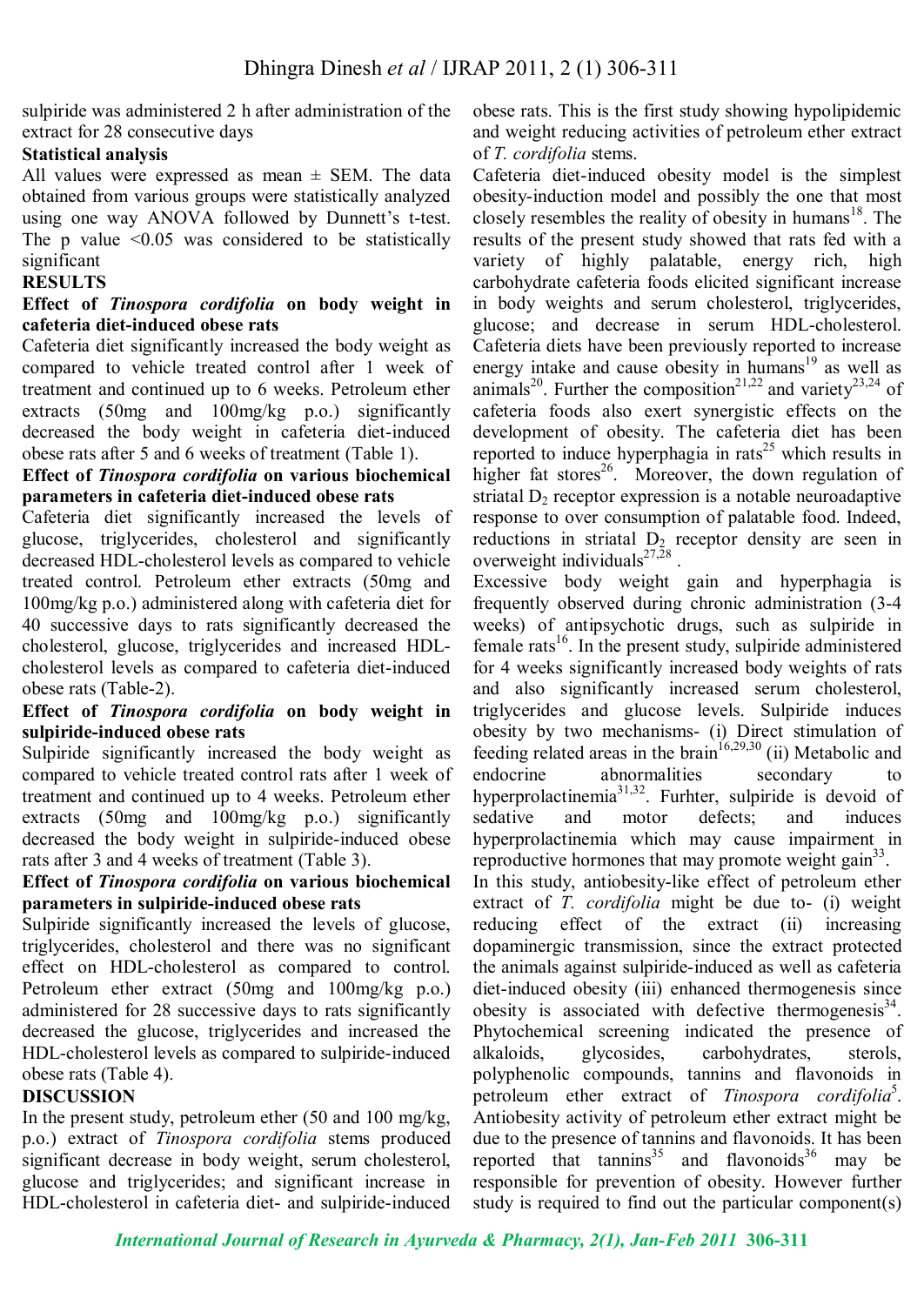present in the petroleum ether extract responsible for its antiobesity activity. Thus, petroleum ether extract of *Tinospora cordifolia* may be explored further for its potential in treatment of obesity.

#### **REFERENCES**

- 1. Garruti G, Cotecchia S, Giampetruzzi F, Giorgino F, Giorgino R. Neuroendocrine deregulation of food intake, adipose tissue and the gastrointestinal system in obesity and metabolic syndrome. J Gastrointestin Liver Dis 2008; 17(2): 193-8.
- 2. Ryan DH, Bray GA, Helmcke F, Sander G, Volaufova J, Greenway F, *et al*. Serial echocardiographic and clinical evaluation of valvular regurgitation before, during and after treatment with fenfluramine or dexfenfluramine and mazindol or phentermine. Obes Res 2000; 7: 313–22.
- 3. Agarwal A, Malini S, Bairy KL, Rao MS. Effect of *Tinospora cordifolia* on learning and memory in normal and memory deficit rats. Indian J Pharmacol 2002; 34: 339-49.
- 4. Patil M, Patki P, Kamath HV, Patwardhan B. Antistress activity of *Tinospora cordifolia* (Willd) Miers. Indian Drugs 1997; 34 (4): 211-5.
- 5. Dhingra D, Goyal PK Evidences for the involvement of monoaminergic and GABAergic systems in antidepressant-like activity of *Tinospora cordifolia* in mice. Indian J Pharm Sci 2008; 70(6): 761-7.
- 6. Wesley JJ, Christina AJ, Chidambaranathan N. Effect of alcoholic extract of *Tinospora Cordifolia* on acute and subacute Inflammation. Pharmacol online 2008; 3: 683-7.
- 7. Rao PR, Kumar VK, Viswanath RK, Subbaraju GV. Cardioprotective activity of alcoholic extract of *Tinospora cordifolia* in ischemia-reperfusion induced myocardial infarction in rats. Bio Pharm Bull 2005; 28(12): 2319-22.
- 8. Mathew S, Kuttan G. Antioxidant activity of Tinospora cordifolia and its usefulness in the amelioration of cyclophosphamide induced toxicity. J Exp Clin Cancer Res 1997; 16(4):407-11.
- 9. Gupta RS and Sharma A. Antifertility effect of *Tinispora cordifolia* (Willd.) stem extracts in male rats. Indian J Exp Biol 2003; 41: 885-9
- 10. Nayampalli SS, Desai NK, Ainapure SS. Anti-allergic properties of *Tinospora cordifolia* in animal models. Indian J Pharmacol 1986; 18: 250-2.
- 11.Jagetia GC and Rao SK. Evaluation of the antineoplastic activity of guduchi (*Tinospora cordifolia*) in Ehrlich ascites carcinoma bearing mice. Biol Pharm Bull 2006; 29(3): 460-6.
- 12.Chougale AD, Ghadyale VA, Panaskar SN, Arvindekar AU. Alpha glucosidase inhibition by stem extract of *Tinospora cordifolia*. J Enzyme Inhib Med Chem 2009; 24(4): 998-1001.
- 13.Rajalakshmi M, Eliza J, Edel Priya C, Nirmala A, Daisy P. Antidiabetic properties of *Tinospora cordifolia* stem extracts on streptozotocin- induced diabetic rats. African J Pharm Pharmacol 2009; 3(5): 171-80.
- 14. Puranik N, Kammar FK, Devi S. Anti-diabetic activity of Tinospora cordifolia (Willd.) in streptozotocin diabetic rats; does it act like sulfonylureas? Turk J Med Sci 2010; 40 (2): 265-70.
- 15.Reddy SS, Ramatholisamma P, Ramesh B, Baskar R, Saralakumari D. Beneficiary effect of *Tinospora cordifolia* against high-fructose diet induced abnormalities in carbohydrate and lipid metabolism in Wistar rats. Horm Metab Res 2009; 41(10):741-6.
- 16. Kaur G, Kulkarni SK. Antiobesity effect of a polyherbal formulation, ob-200g in female rats fed on cafeteria and atherogenic diets. Indian J Pharmacol 2000; 32:294-9.
- 17.Baptista T, Contreras Q, Teneud L, Albornoz MA, Ximena pljez AA, Anny Lacruz MQ, *et al*. Mechanism of the neurolepticinduced obesity in female rats. Prog Neuropsychopharmacol Biol Psychiatry 1998; 22: 187-98.
- 18. Sclafani A, Springer D. Dietary obesity in adult rat: similarities to hypothalamic and human obesities. Physiol Behav 1976; 17: 461-71.
- 19.Bull NL. Studies of dietary habits, food consumption and nutrient intake of adolescents and young adults. World Rev Nutr Diet 1988; 57: 24-74.
- 20.Rothwell NJ, Stock MJ, Warwick BP. The effect of high fat and high carbohydrate cafeteria diets on diet-induced thermogenesis in the rat. Int J Obes 1983; 7: 263-70.
- 21. Schemmel R, Mickelson O, Gill JL. Dietary obesity in rats: body weight and fat accretion in seven strains of rats. J Nutr 1970; 100: 1041-8.
- 22. Sclafani A, Xenakis S. Sucrose and polysaccharide-induced obesity in the rat. Physiol Behav 1984; 32: 169-75.
- 23.Rolls BJ, Rowe EA, Rolls ET. How flavor and appearance affect human feeding. Proc Nutr Soc 1982; 41:109-17.
- 24.Rolls BJ, Van Duijvenvoorde PM, Rowe EA. Variety in the diet enhances intake in a meal and contributes to the development of obesity in the rat. Physiol Behav 1983; 31: 21-7.
- 25. Naim M, Brand JG, Kare MR, Carpenter RG.Energy intake weight gain and fat deposition in rat fed with flavored, nutritionally controlled diets in a mutichoice ('cafeteria') design. J Nutr 1985; 115: 1447-58.
- 26.Barr HG, Mckracken KJ. High efficiency of energy utilization in 'cafeteria' and force fed rats kept at  $29^{\circ}$ C. Br J Nutr 1984; 51: 379-87.
- 27.Wang GJ. Brain dopamine and obesity. Lancet 2001; 357: 354– 57.
- 28. Stice E, Spoor S, Bohon C, Small DM. Relation between obesity and blunted striatal response to food is moderated by TaqIA A1 allele. Sci 2008; 322: 449–52
- 29.Baptista T, Parada MA, Hernandez L. Long-term Administration of some antipsychotic drugs increases body weight and feeding in rats: are D; dopamine receptors involved? Pharmacol Biochem Behav 1987; 27: 399-405.
- 30. Parada MA, Hernandez L, Hoebel BG. Sulpiride injections in the lateral hypothalamus induce feeding and drinking in rats. Pharmacol Biochem Behav 1988; 30: 917-23.
- 31.Correa N, Opler LA, Kay SR. Birmaher B. Amantadine in the treatment of neuroenocrine side effects of neuroleptics. J Clin Psychopharmacol 1987; 7: 91-5.
- 32. Parada MA, Hernandez L, Paez X, Baptista T, Parada PDM, De Quijada M. Mechanism of the body weight increase induced by systemic sulpiride. Pharmacol Biochem Behav 1989; 33:45-50.
- 33.Wagstaff AJ, Fitton A, Benfield P. Sulpiride. A review of its pharmacodynamic and pharmacokinetic properties, and therapeutic efficacy in schizophrenia. CNS Drugs 1994; 2: 313- 33.
- 34. Pasquali R, Casimirri F. Clinical aspects of ephedrine in the treatment of obesity. Int J Obes 1993; 17 (1): S65-S68.
- 35. Muthusamy VS, Anand S, Sangeetha KN, Sujatha S, Arun B, Lakshmi BS. Tannins present in Cichorium intybus enhance glucose uptake and inhibit adipogenesis in 3T3-L1 adipocytes through PTP1B inhibition. Chem Biol Interact 2008; 174(1): 69- 78.

*International Journal of Research in Ayurveda & Pharmacy, 2(1), Jan-Feb 2011* **306-311**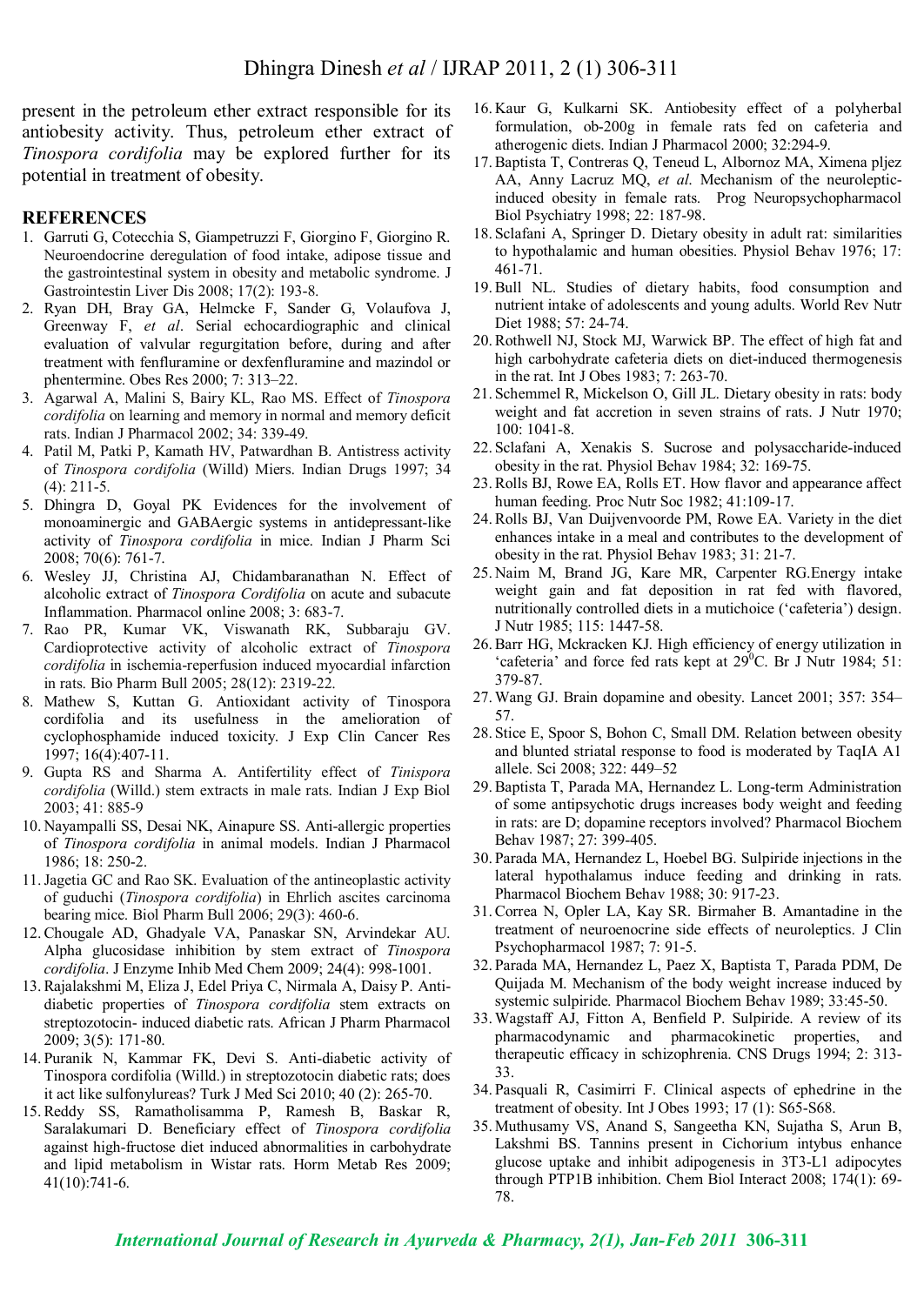36.Basu A, Sanchez K, Leyva MJ, Wu M, Betts NM, Aston CE, *et al*. Green tea supplementation affects body weight, lipids, and

lipid peroxidation in obese subjects with metabolic syndrome. J Am Coll Nutr 2010; 29(1): 31-40.

**Table 1: Effect of** *Tinospora cordifolia* **on body weight of rats in cafeteria diet-induced obesity model**

| Grou<br>p no.  | Treatment<br>for $40$<br>days p.o.                   | Dose<br>$(kg^{-1})$ | Body Weight (g) |                           |                           |                        |                   |                        |                         |  |
|----------------|------------------------------------------------------|---------------------|-----------------|---------------------------|---------------------------|------------------------|-------------------|------------------------|-------------------------|--|
|                |                                                      |                     | week 0          | week 1                    | week 2                    | week 3                 | week 4            | week 5                 | week 6                  |  |
|                | Vehicle<br>treated<br>control                        | $10 \text{ ml}$     | $34.2 \pm 0.7$  | $36\pm0.7$                | $37.8 \pm 0.9$            | $42.2 \pm 1.9$         | $46.2 \pm 1.9$    | $52.6 \pm 1.4$         | $52.2 \pm 1.0$          |  |
| $\overline{2}$ | Cafeteria<br>diet                                    | ad libit-<br>um     | $34.4 \pm 0.7$  | $63.4 \pm 2.0^{\text{a}}$ | $78.6 \pm 3.5^{\text{a}}$ | $95.2 \pm 3.7^{\circ}$ | $103.2 \pm 4.0^a$ | $114 \pm 5.0^{\circ}$  | $113.6 \pm 3.9^{\circ}$ |  |
| 3              | Pet ether<br>$ext{rac}$<br>Cafeteria<br>diet         | 50mg                | $34.8 \pm 1.6$  | $62.2 \pm 2.9$            | $80.4 \pm 5.4$            | $91.8 \pm 2.1$         | $89.4 \pm 2.8$    | $82.2 \pm 4.5^{\rm b}$ | $79.6 \pm 4.8^b$        |  |
| $\overline{4}$ | Pet ether<br>$extrac{t+1}{t+1}$<br>Cafeteria<br>diet | 100mg               | $34.4 \pm 0.9$  | $65\pm3.4$                | $69.4 \pm 3.8$            | $93 \pm 4.0$           | $93.6 \pm 4.5$    | $88\pm4.5^{b}$         | $85.4 \pm 4.6^{\circ}$  |  |

n = 5 in each group; Values are in Mean ± SEM; Data was analyzed by one-way ANOVA followed by Dunnett's t-test.

'a' indicates comparison to vehicle treated control at similar weekly intervals.

'b' indicates comparison to cafeteria diet treated animals at similar weekly intervals.

F (3, 16) = 31.29; p < 0.001 (Week 1) F (3, 16) = 37.40;  $p < 0.001$  (Week 2) F  $(3, 16) = 70.46$ ; p < 0.001 (Week 3) F  $(3, 16) = 53.66$ ; p < 0.001 (Week 4) F (3, 16) = 36.92;  $p < 0.001$  (Week 5) F (3, 16) = 42.11;  $p < 0.001$  (Week 6)

**Table 2: Effect of** *Tinospora cordifolia* **on cholesterol, triglycerides, glucose and HDL levels of rats in cafeteria diet-induced obesity model**

| Group<br>no.   | <b>Treatment for 40</b><br>days p.o.    | Dose<br>$(kg^{-1})$ | <b>Cholesterol</b>             | <b>Triglycerides</b>          | Glucose                        | <b>HDL-Cholesterol</b>        |
|----------------|-----------------------------------------|---------------------|--------------------------------|-------------------------------|--------------------------------|-------------------------------|
|                | Vehicle treated control                 | 10 <sub>ml</sub>    | $44.76 \pm 2.09$               | $73.53 \pm 2.59$              | $88.14 \pm 2.78$               | $35.41 \pm 1.26$              |
| 2              | Cafeteria diet                          | ad<br>libitum       | $136.4 \pm 1.99$ <sup>a</sup>  | $169 \pm 2.32$ <sup>a</sup>   | $133.38 \pm 1.75^a$            | $18.44 \pm 0.78$ <sup>a</sup> |
| 3              | Pet ether extract $+$<br>Cafeteria diet | 50mg                | $54.92 \pm 2.00^{\mathrm{b}}$  | $84.11 \pm 1.69^{\mathrm{b}}$ | 90.82 $\pm$ 2.67 <sup>b</sup>  | $33.4\pm0.94^{\mathrm{b}}$    |
| $\overline{4}$ | Pet ether extract +<br>Cafeteria diet   | 100mg               | $100.42 \pm 2.29^{\mathrm{b}}$ | $122.74\pm3.3^{b}$            | $105.16 \pm 2.15^{\mathrm{b}}$ | $24.08 \pm 0.70$              |

n = 5 in each group; Values are in Mean (mg/dl)  $\pm$  SEM; Data was analyzed by one-way ANOVA followed by Dunnett's t-test.

F (3, 16) = 409.52; p < 0.001 (Cholesterol) F (3, 16) = 292.62; p < 0.001 (Triglycerides)

$$
F(3, 16) = 73.363; p < 0.001
$$
 (Glucose)  
F(3, 16) = 71.521; p < 0.001 (HDL-Cholesterol)

'a' indicates comparison to vehicle treated control at similar weekly intervals.

'b' indicates comparison to cafeteria diet treated animals at similar weekly intervals.

*International Journal of Research in Ayurveda & Pharmacy, 2(1), Jan-Feb 2011* **306-311**